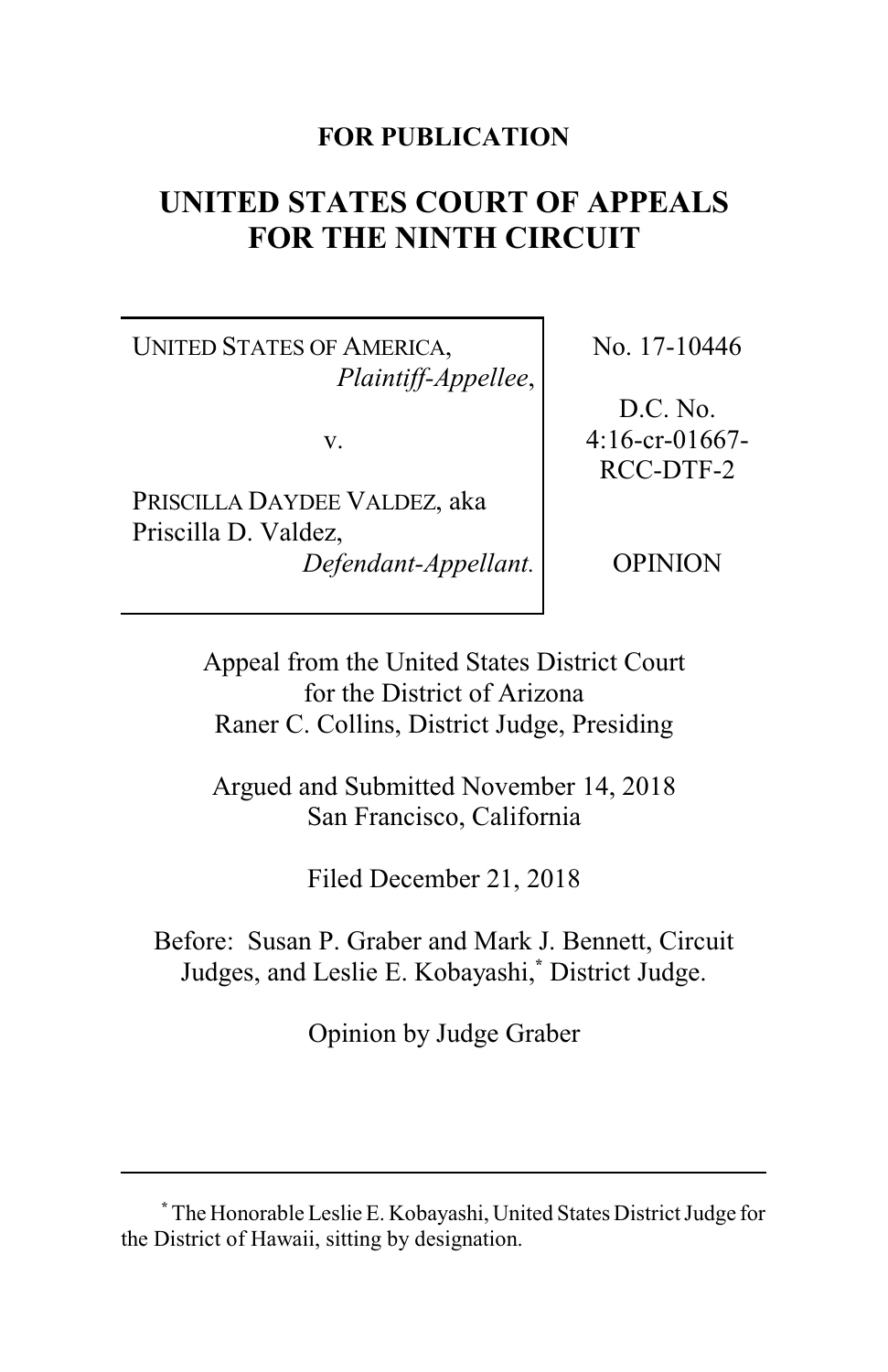# **SUMMARY\*\***

### **Criminal Forfeiture**

The panel affirmed the district court's order of forfeiture of \$1,235 in the form of a money judgment against a defendant who pleaded guilty to attempted smuggling of ammunition from the United States into Mexico.

The panel held that the government properly sought criminal forfeiture because 18 U.S.C. § 924(d) authorizes civil forfeiture of property, and 28 U.S.C. § 2461(c) permits the government to seek criminal forfeiture whenever civil forfeiture is available and the defendant pleads guilty to the offense giving rise to the forfeiture.

The panel held that  $\S$  2461(c) authorizes the forfeiture of substitute property because 21 U.S.C.  $\S 853(p)$ , the substituteproperty provision in the statute that authorizes forfeiture in connection with certain federal drug offenses, is one of the 21 U.S.C. § 853 "procedures" incorporated by reference in  $$2461(c).$ 

The panel held that the district court properly ordered the defendant to forfeit substitute property pursuant to  $\S$  853(p) because the defendant's acts and omissions caused the ammunition to be transferred to a third party.

**<sup>\*\*</sup>** This summary constitutes no part of the opinion of the court. It has been prepared by court staff for the convenience of the reader.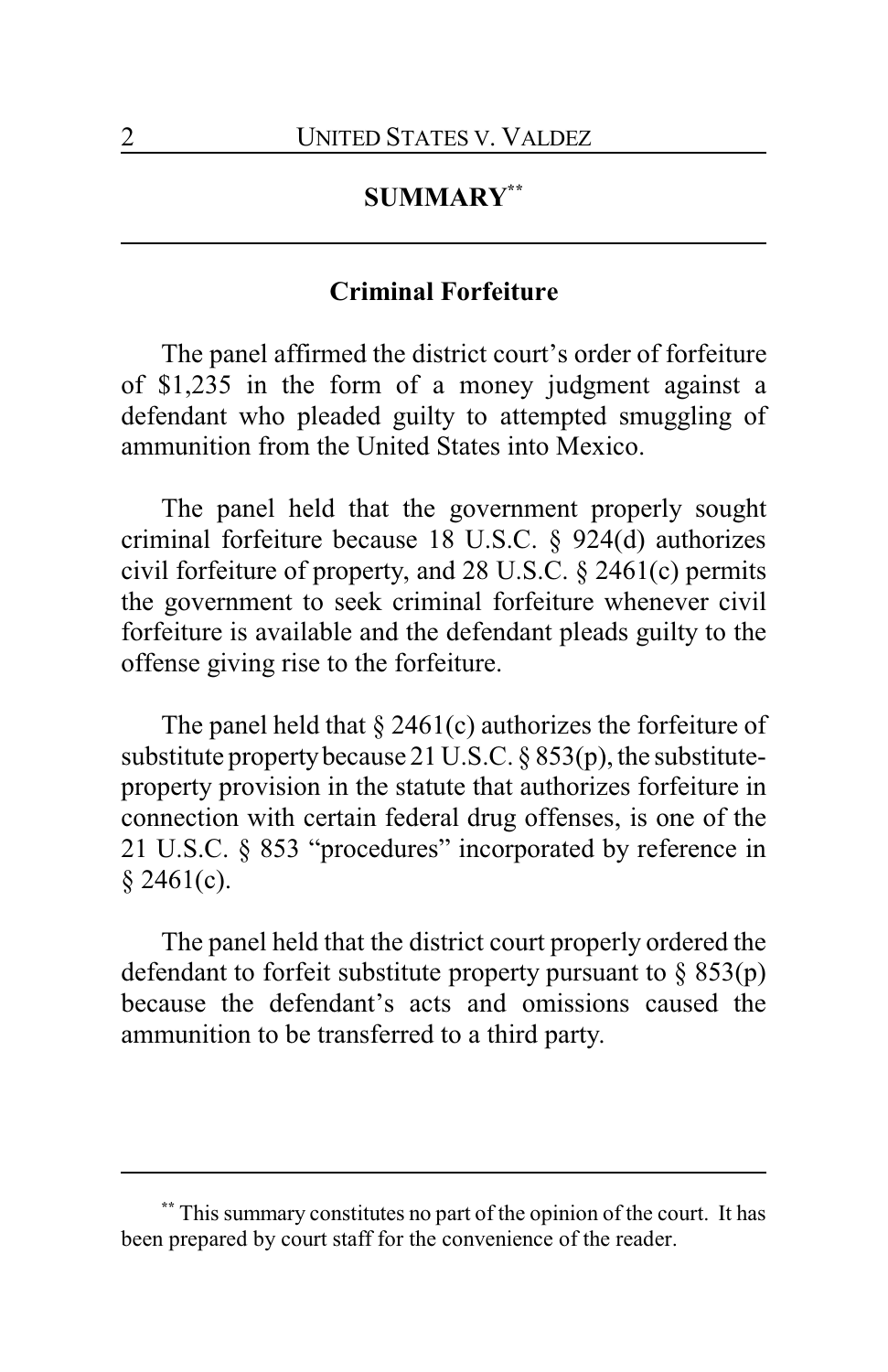# **COUNSEL**

M. Edith Cunningham (argued), Assistant Federal Public Defender; Jon M. Sands, Federal Public Defender; Office of the Federal Public Defender, Tucson, Arizona; for Defendant-Appellant.

Robert Lally Miskell (argued), Chief, Appellate Section; Elizabeth A. Strange, First Assistant United States Attorney; United States Attorney's Office, Tucson, Arizona; for Plaintiff-Appellee.

### **OPINION**

GRABER, Circuit Judge:

Defendant Priscilla Daydee Valdez pleaded guilty to attempted smuggling of ammunition from the United States into Mexico. The ammunition is subject to forfeiture under 18 U.S.C. § 924(d) but, because Defendant had caused the ammunition to be transferred to a third party, the government instead sought forfeiture of substitute property under 21 U.S.C. § 853(p) and 28 U.S.C. § 2461(c). The district court agreed that the criminal laws authorize forfeiture of substitute property in these circumstances, and the court ordered Defendant and a co-defendant each to pay a personal money judgment for half the value of the ammunition. Defendant timely appeals. Reviewing de novo the interpretation of the federal forfeiture statutes, *United States v. 25445 via Dona Christa*, 138 F.3d 403, 407 (9th Cir. 1998), *amended by* 170 F.3d 1161 (9th Cir. 1999), we conclude that the district court properly ordered forfeiture of substitute property. Accordingly, we affirm.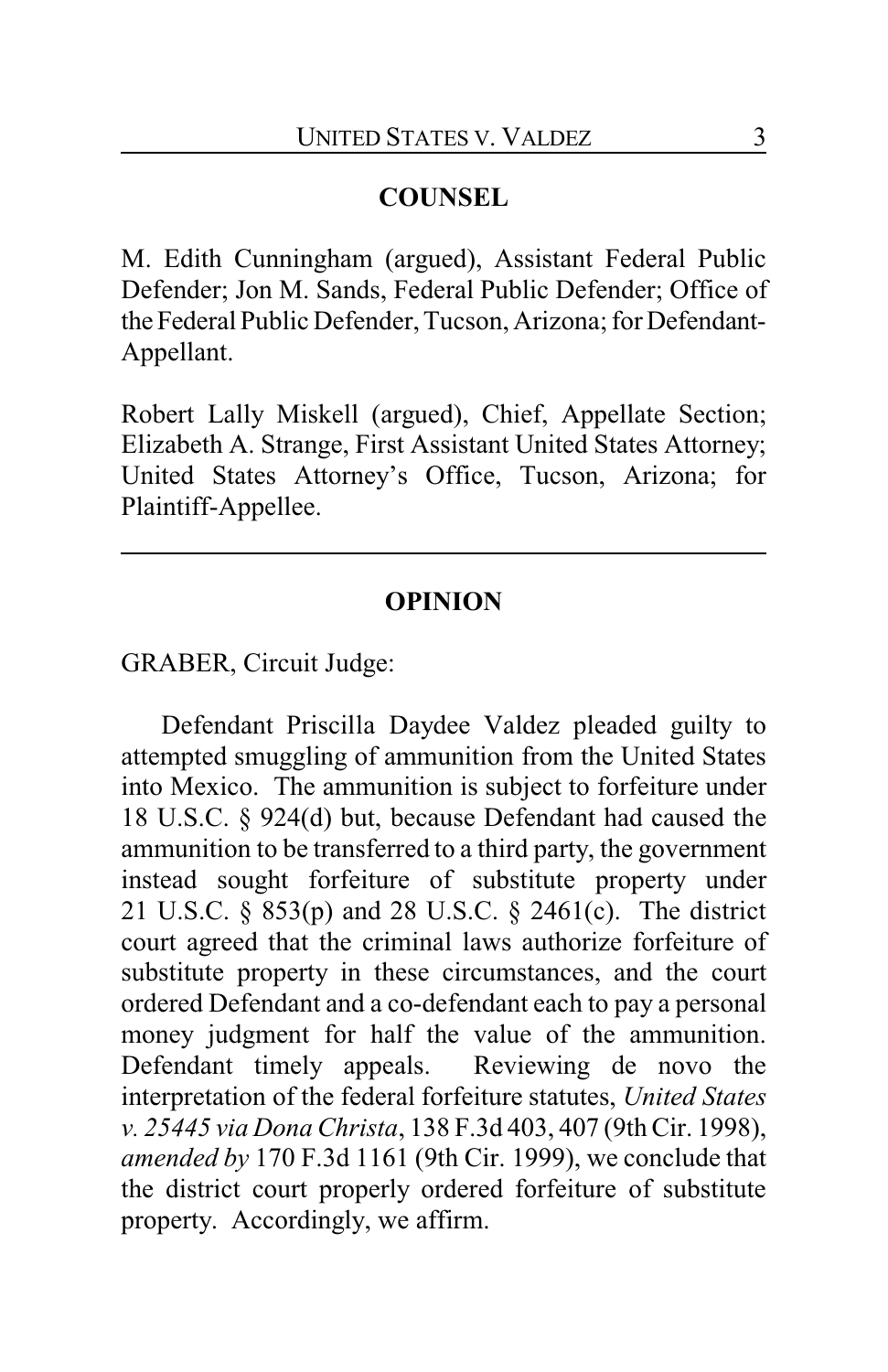#### FACTUAL AND PROCEDURAL HISTORY

Defendant pleaded guilty, without a plea agreement, to one count of knowingly attempting to export 10,000 rounds of ammunition, in violation of 18 U.S.C. § 554(a). She stipulated to the following facts:

> Prior to March 3, 2016, an acquaintance asked Priscilla Valdez if she was willing to purchase ammunition and drive it to Nogales, Arizona. Ms. Valdez did not agree to commit the offense, but gave this acquaintance's contact information to an individual she knew—Anhelika Ruiz.

> Shortly before March 3, 2016, Ms. Ruiz asked Ms. Valdez to help and accompany her regarding the ammunition purchase. Ms. Valdez agreed. Prior to the offense, Ms. Valdez picked up a quantity of cash from the acquaintance, for the ammunition purchase.

> On or about March 3, 2016, Ms. Valdez and Ms. Ruiz met in Tucson. Ms. Valdez gave Ms. Ruiz the money she had been given. Ms. Ruiz rented a car, in her own name.

> They then drove to a gun store in Phoenix, Arizona. Ms. Ruiz purchased 10,000 rounds of 7.62 x 39mm ammunition at the gun store, using the money that Ms. Valdez had provided her. The ammunition was loaded into the rented car. Ms. Ruiz and Ms. Valdez then drove south, to Nogales, Arizona.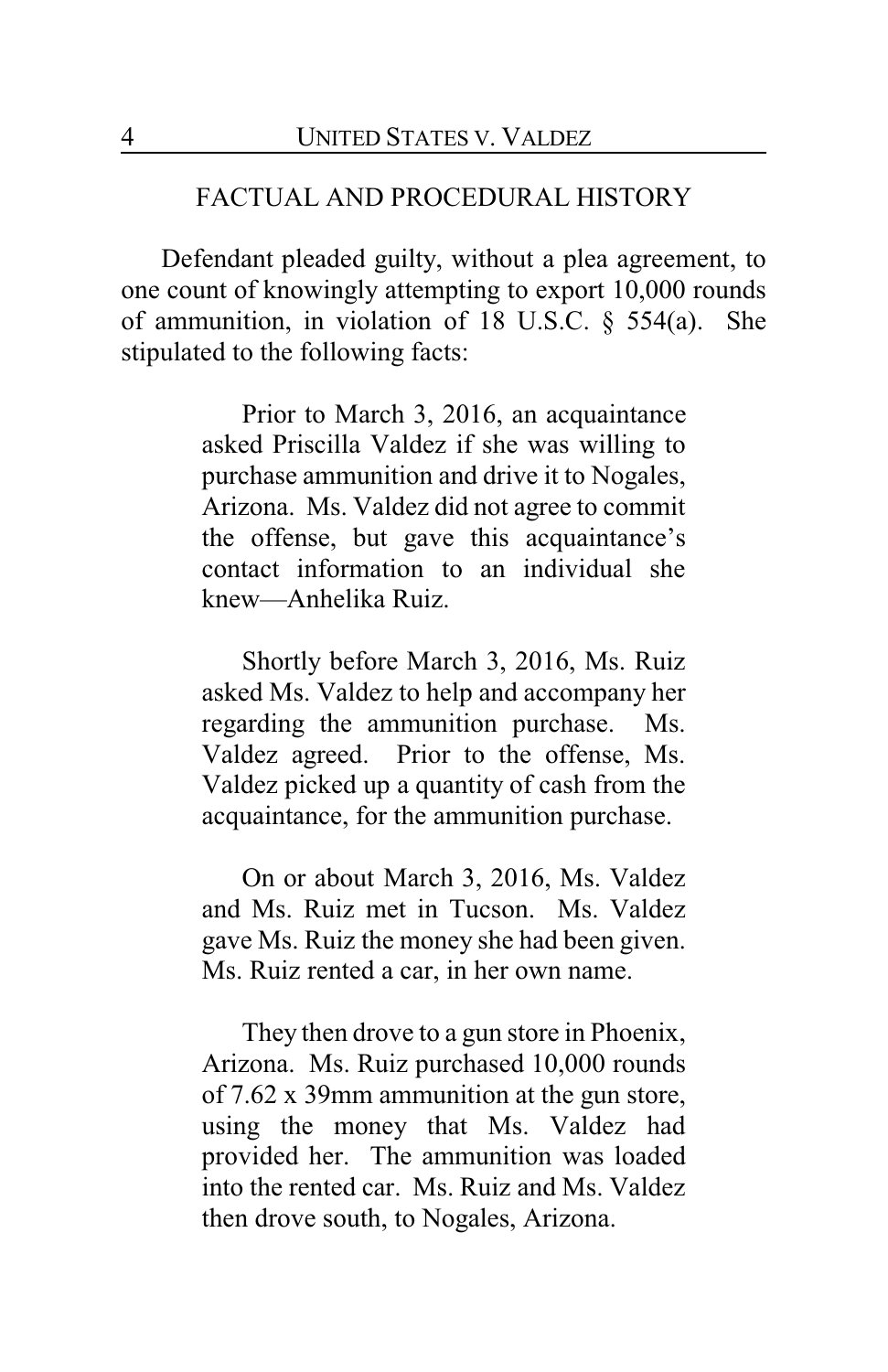Theyreceived instructions to drive the car, with ammunition inside, to a specific business in Nogales, Arizona. They were instructed to give the keys of the rented car to a person who worked at the front desk of the business.

Later, Ms. Valdez and Ms. Ruiz were informed when they could pick up the car. When they picked up the car, the ammunition had been unloaded by unknown individuals.

Ms. Valdez was aware that her acquaintance and the individuals that picked up the ammunition intended to try to move it from the U.S. to Mexico. Ms. Valdez, by assisting in the commission of the offense, knowingly attempted to export ammunition. Ms. Valdez does not have a license to export ammunition.

The district court accepted the factual stipulation and found Defendant guilty. The government was unsuccessful in its efforts to recover the ammunition.

The indictment included a forfeiture allegation, seeking forfeiture of the ammunition or, if the requirements of 21 U.S.C. § 853(p) were met, substitute property in lieu of the ammunition. After the court accepted Defendant's guilty plea, the government submitted a receipt for the ammunition from the gun store, showing that the ammunition cost \$2,470. The government sought a money judgment against Defendant for half the cost of the ammunition. The district court rejected Defendant's objections and entered a final order of forfeiture against Defendant for \$1,235, in the form of a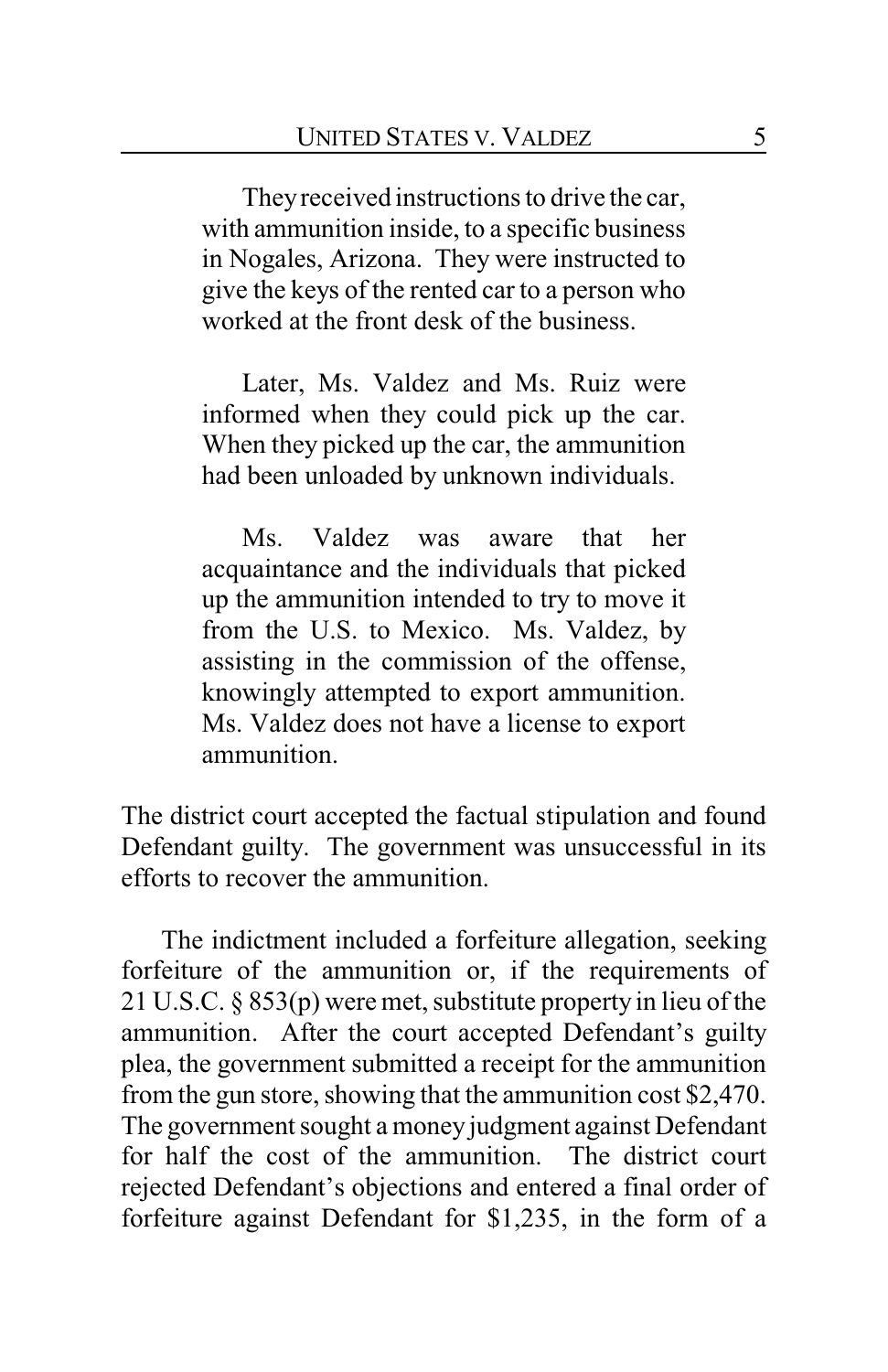money judgment.<sup>1</sup> The court sentenced Defendant to five years of probation. Defendant timely appeals, challenging only the forfeiture order.

# **DISCUSSION**

This case involves the interaction of three disparate statutory provisions. Title 18 U.S.C. § 924(d)(1) authorizes the civil forfeiture of firearms and ammunition. Title 28 U.S.C. § 2461(c) permits the use of the criminal forfeiture procedures of 21 U.S.C. § 853 whenever civil forfeiture is available and a defendant is found guilty of a crime. Finally, 21 U.S.C. § 853(p) allows the forfeiture of substitute property in certain situations, among them the situation in which the defendant's own actions made the forfeitable property unavailable. Below, we conclude that (A) the government properly sought criminal forfeiture; (B) 28 U.S.C. § 2461(c) authorizes the forfeiture of substitute property; and (C) the district court properly ordered forfeiture of substitute property.

# A. *The government properly sought criminal forfeiture*.

We begin with the civil forfeiture provision found in 18 U.S.C. § 924(d)(1): "Any firearm or ammunition involved in or used in [certain specified crimes] or any violation of any other criminal law of the United States . . . shall be subject to seizure and forfeiture . . . ." Defendant does not contest that the ammunition was "involved in" her crime, nor does she contest that the ammunition itself would have been subject to civil forfeiture.

<sup>&</sup>lt;sup>1</sup> The district court separately ordered co-defendant Ruiz to forfeit the same amount. Ruiz did not appeal.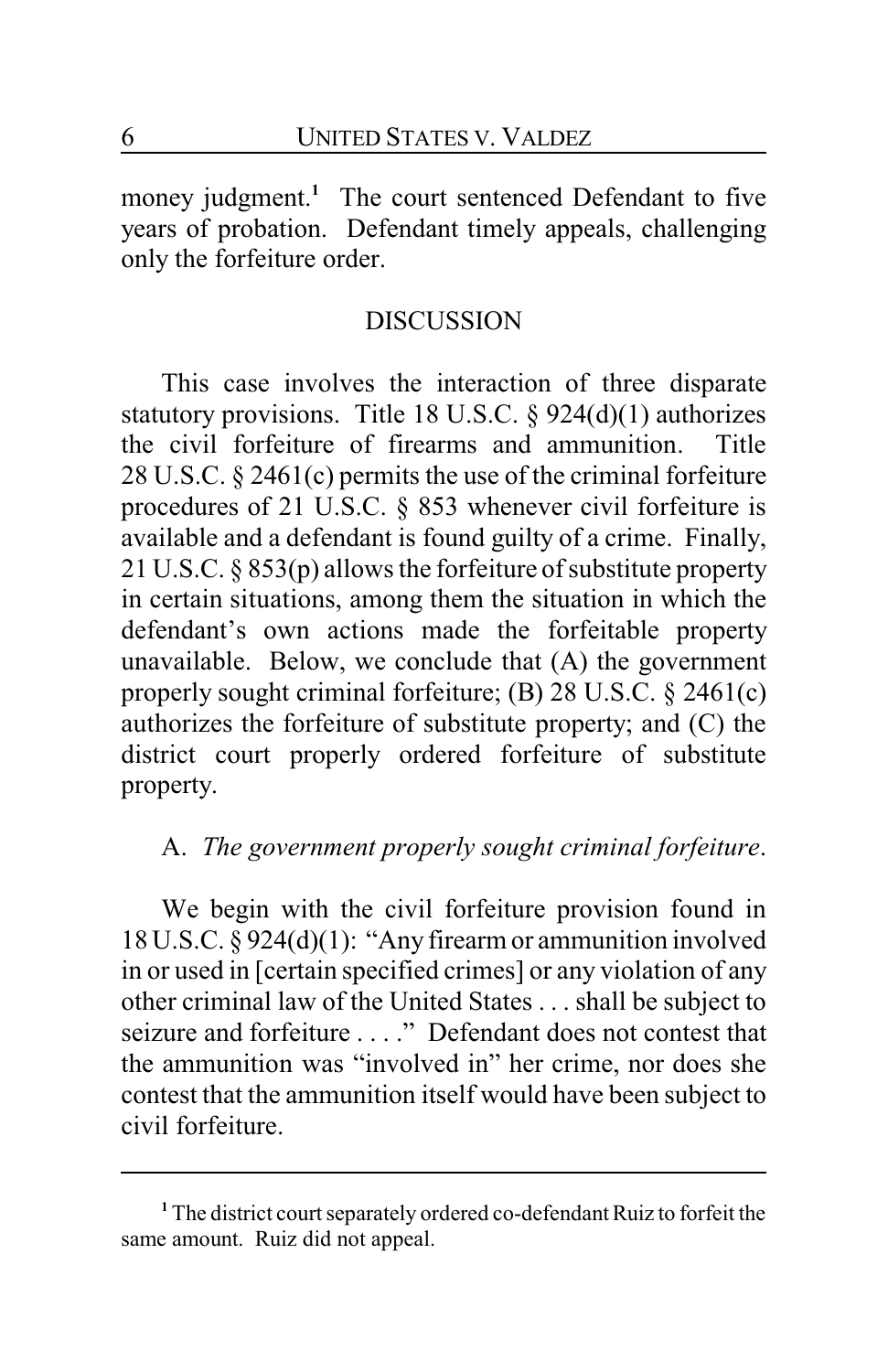But the government did not bring a civil forfeiture action. Instead, invoking 28 U.S.C. § 2461(c), the government sought criminal forfeiture of the ammunition or, in the alternative, forfeiture of substitute property. Section 2461(c) "permits the government to seek *criminal*forfeiture whenever civil forfeiture is available and the defendant is found guilty of the offense." *United States v. Newman*, 659 F.3d 1235, 1239 (9th Cir. 2011) (some emphasis omitted). That statute provides:

> If a person is charged in a criminal case with a violation of an Act of Congress for which the civil or criminal forfeiture of property is authorized, the Government may include notice of the forfeiture in the indictment or information pursuant to the Federal Rules of Criminal Procedure. If the defendant is convicted of the offense giving rise to the forfeiture, the court shall order the forfeiture of the property as part of the sentence in the criminal case pursuant to to [sic] the Federal Rules of Criminal Procedure and section 3554 of title 18, United States Code. The procedures in section 413 of the Controlled Substances Act (21 U.S.C. 853) apply to all stages of a criminal forfeiture proceeding, except that subsection (d) of such section applies only in cases in which the defendant is convicted of a violation of such Act.

28 U.S.C. § 2461(c).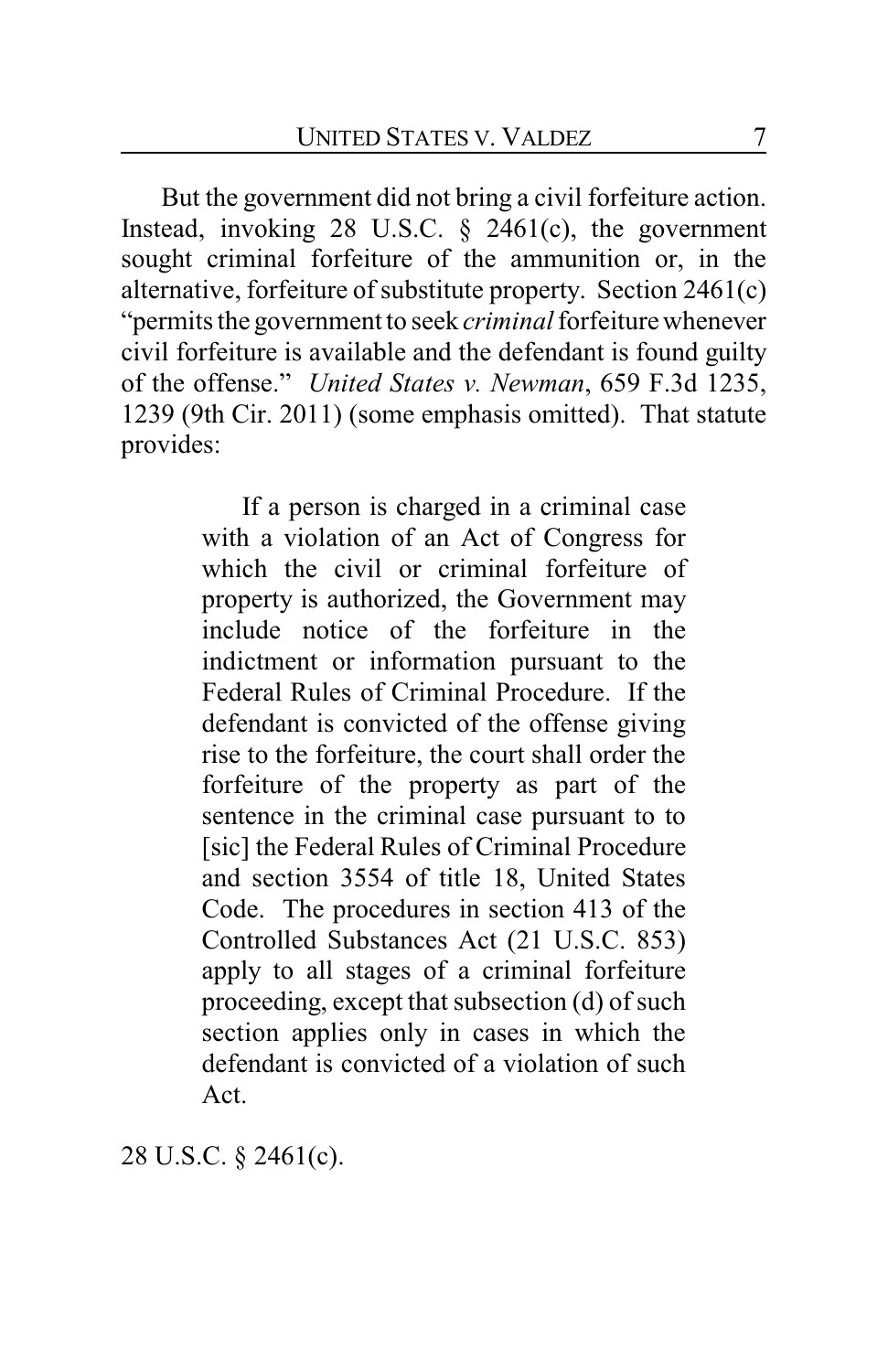Section 2461(c) authorizes criminal forfeiture here because Defendant pleaded guilty to a federal crime and civil forfeiture was available. In the words of the statute, Defendant was "charged in a criminal case with a violation of an Act of Congress for which the civil or criminal forfeiture of property is authorized," and Defendant was "convicted of the offense giving rise to the forfeiture." *Id.* We reject Defendant's contention that  $\S 2461(c)$  does not apply to civil forfeitures under § 924(d) because § 924(d) does not use the word "property." Section 924(d) indisputablyauthorizes civil forfeiture of firearms and ammunition, which simply are specific types of property. Section 924(d) authorizes the civil forfeiture of property, and Defendant pleaded guilty. In these circumstances,  $\S$  2461(c) allows the government to invoke criminal forfeiture.

# B. *Section 2461(c) authorizes the forfeiture of substitute property*.

"The procedures in section 413 of the Controlled Substances Act (21 U.S.C. 853) apply to all stages of a criminal forfeiture proceeding, except that subsection (d) of such section applies only in cases in which the defendant is convicted of a violation of such Act." 28 U.S.C. § 2461(c). We therefore examine, in some detail, the provisions of 21 U.S.C. § 853.

By its terms—both substantive and procedural—§ 853 authorizes the forfeiture of specified categories of property for persons convicted of certain federal *drug* crimes. Subsection 853(a) describes the categories of "[p]roperty subject to criminal forfeiture"; § 853(b) defines the term "property"; and the remaining subsections generally describe applicable procedures for the forfeiture of the property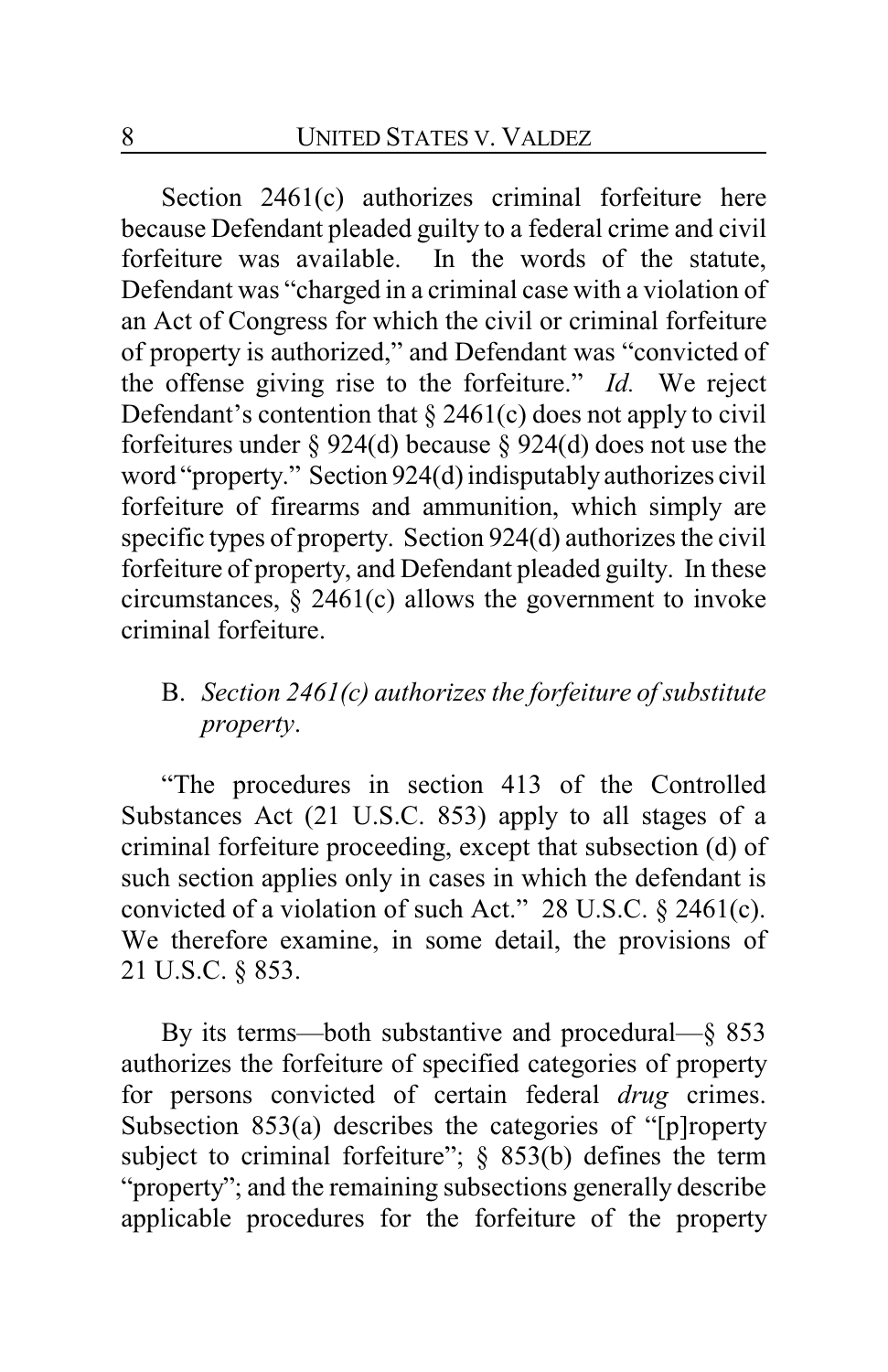described in subsection (a). *See, e.g.*, *id.* § 853(c) ("Third party transfers"); § 853(e) ("Protective orders"); § 853(m) ("Depositions").

Relevant here,  $\S$  853(p) provides a procedure for the forfeiture of substitute property in certain circumstances:

Forfeiture of substitute property

(1) In general

Paragraph (2) of this subsection shall apply, if any property described in subsection (a), as a result of any act or omission of the defendant–

(A) cannot be located upon the exercise of due diligence;

(B) has been transferred or sold to, or deposited with, a third party;

(C) has been placed beyond the jurisdiction of the court;

(D) has been substantially diminished in value; or

(E) has been commingled with other property which cannot be divided without difficulty.

(2) Substitute property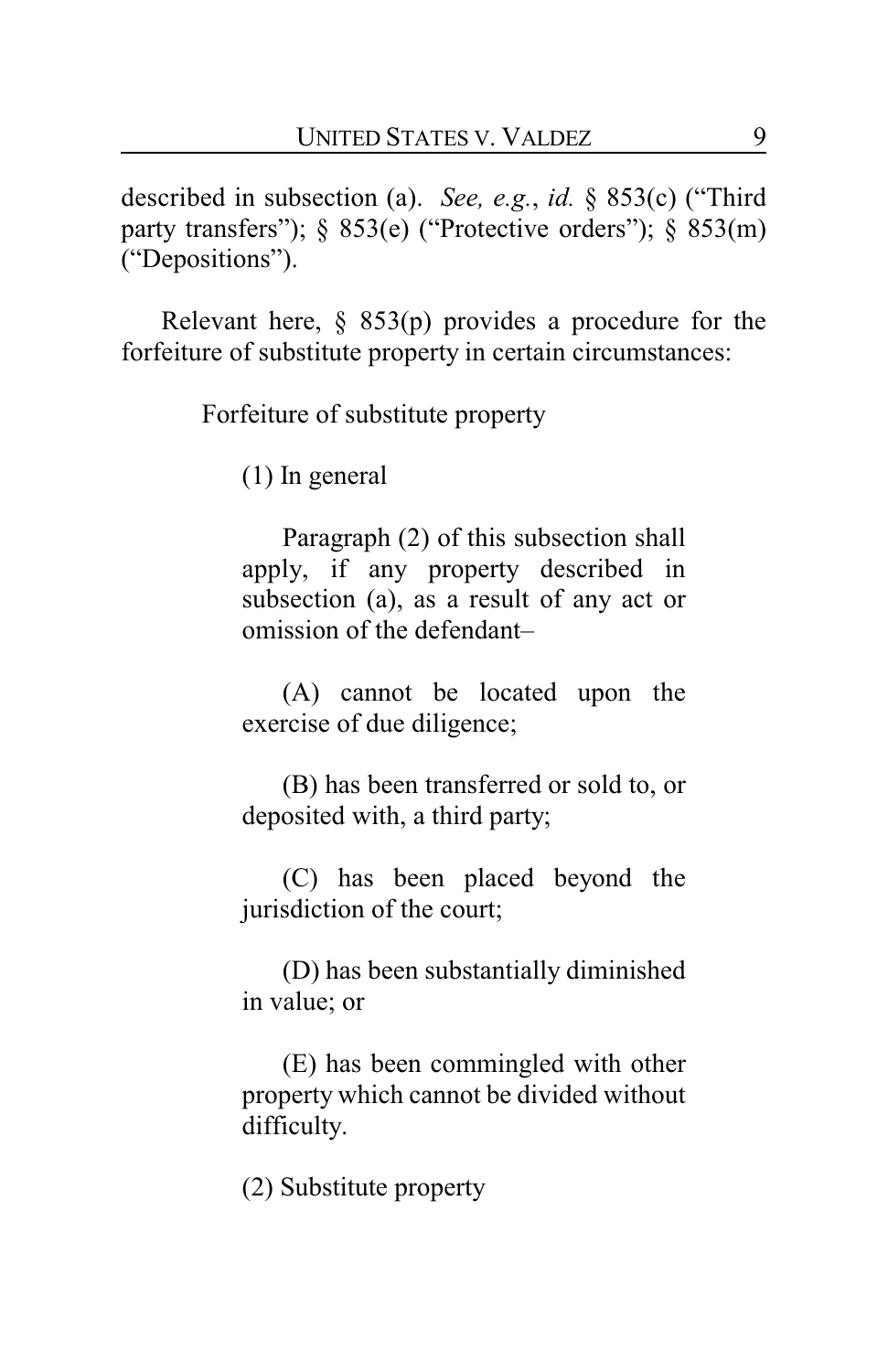In any case described in any of subparagraphs (A) through (E) of paragraph (1), the court shall order the forfeiture of any other property of the defendant, up to the value of any property described in subparagraphs (A) through (E) of paragraph (1), as applicable.

(3) Return of property to jurisdiction

In the case of property described in paragraph  $(1)(C)$ , the court may, in addition to any other action authorized by this subsection, order the defendant to return the property to the jurisdiction of the court so that the property may be seized and forfeited.

21 U.S.C. § 853(p). When a defendant is convicted of one of the drug crimes listed in § 853(a), the operation of § 853 is straightforward: Subsection 853(a) authorizes the forfeiture of specified property; or, if the forfeitable property is unavailable or diminished in value due to the defendant's actions, then  $\S$  853(p) authorizes the forfeiture of substitute property. *See generally Honeycutt v. United States*, 137 S. Ct. 1626, 1633–35 (2017) (describing the operation of § 853 in drug cases).

We conclude that  $\S$  853(p) is one of the "procedures" incorporated by reference in  $\S$  2461(c). Section 853(p) describes a process for ordering the forfeiture of substitute property whenever the property is unavailable or diminished in value due to the defendant's own acts or omissions. Indeed, all courts to have described  $\S$  853(p)—including the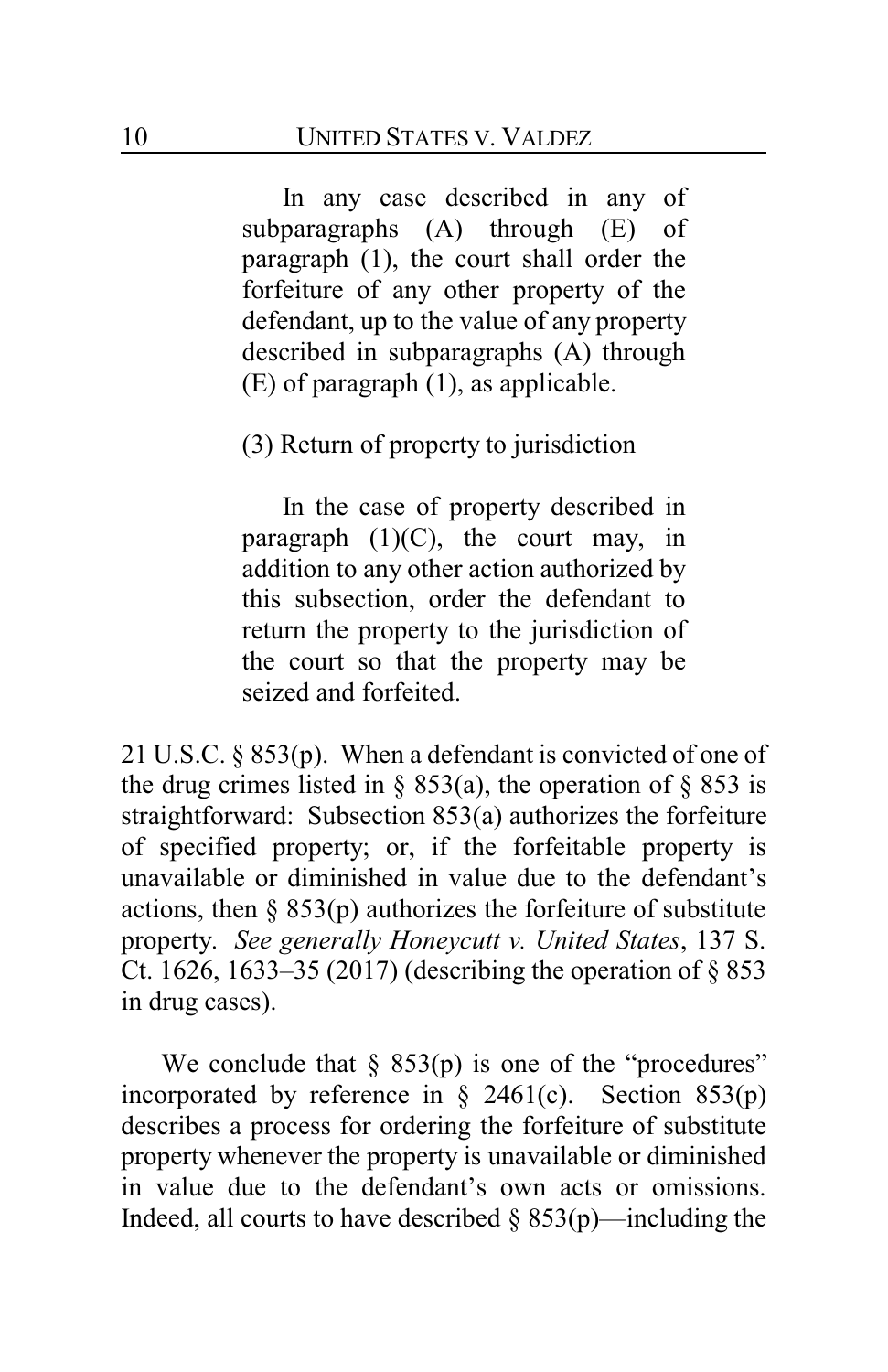Supreme Court and this court—have referred to it as a "procedure." *See Honeycutt*, 137 S. Ct. at 1634 ("Congress provided just one way for the Government to recoup substitute property when the tainted property itself is unavailable—the *procedures* outlined in § 853(p)." (emphasis added)); *United States v. Lo*, 839 F.3d 777, 790 (9th Cir. 2016) ("Section 2461[c] also references 21 U.S.C. § 853, and states that the procedures in that statute 'apply to all stages of a criminal forfeiture proceeding' except for an exception that is inapplicable here. Section 853(p) provides a *procedure* for the forfeiture of substitute property . . . ." (emphasis added)). Other circuits have held squarely that  $\S$  853(p) is a "procedure" for purposes of § 2461(c). *See United States v. Gregoire*, 638 F.3d 962, 971 (8th Cir. 2011) ("With an exception not relevant here, the procedures set forth in 21 U.S.C. § 853 'apply to all stages of a criminal forfeiture proceeding.' 28 U.S.C. § 2461(c). Therefore, forfeiture of 'substitute property' is authorized in the circumstances described in 21 U.S.C. § 853(p)."); *United States v. Alamoudi*, 452 F.3d 310, 313–14 (4th Cir. 2006) ("[Section] 2461(c) instructs the court to follow the procedures set forth in [21 U.S.C.  $\S$  853]. Pursuant to  $\S$  853(p), a court 'shall order the forfeiture of any other property of the defendant' if it finds that [the requirements of  $\S$  853(p)(1) are met]." (emphases omitted)); *see also United States v. Parrett*, 530 F.3d 422, 429–31, 429 n.4 (6th Cir. 2008) (similarly appearing to apply  $\S$  853(p) through operation of  $\S$  2461(c)).

We acknowledge that  $\S$  2461(c) authorizes the court to order forfeiture of "the property." But by incorporating *all* of the procedures of  $\S$  853 except  $\S$  853(d), Congress intended to permit forfeiture of substitute property under  $\S$  853(p) whenever the defendant's own acts or omissions caused "the property" to be unavailable or diminished in value. That is,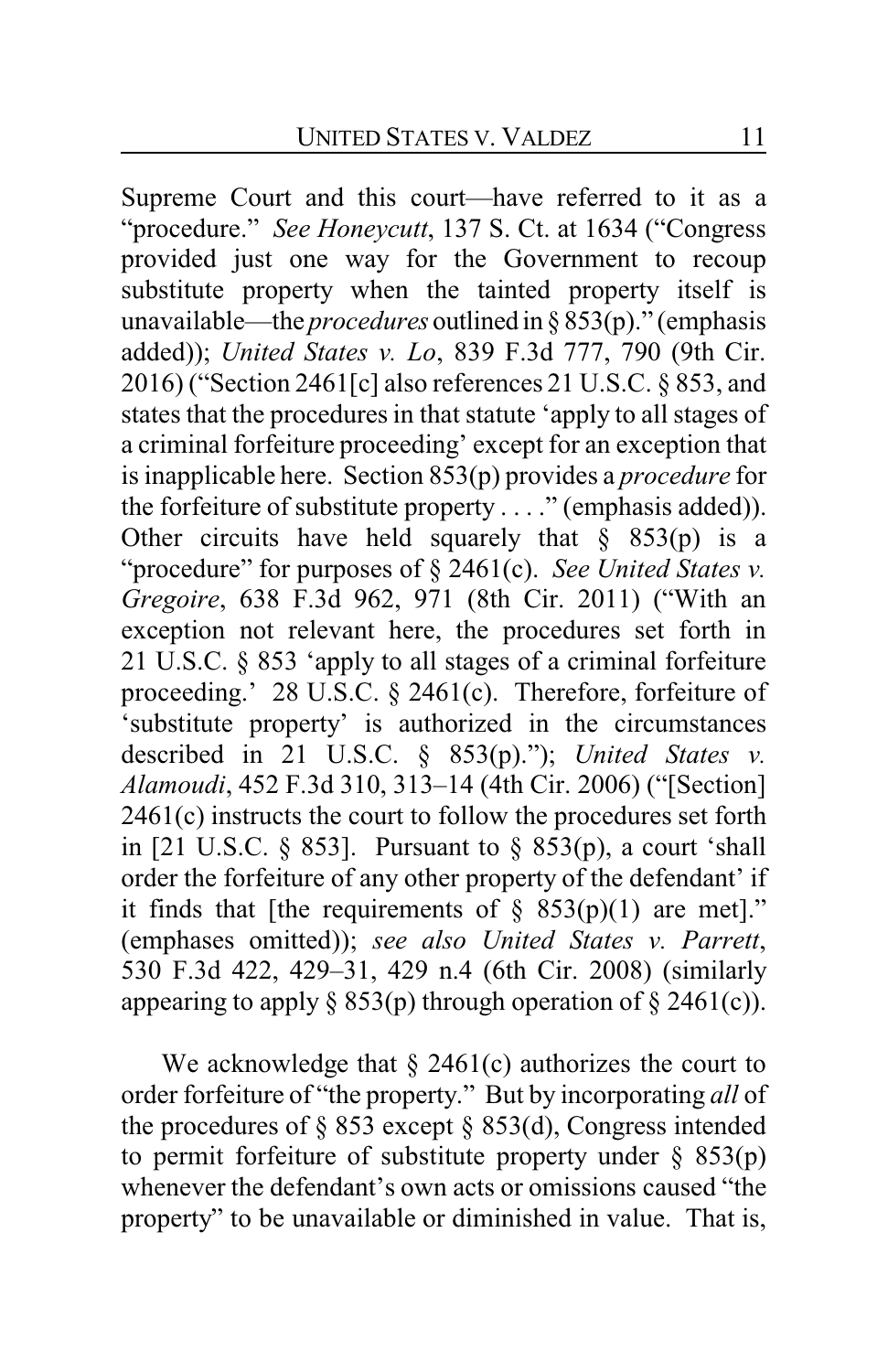when the defendant's own actions thwart the ability of the court meaningfully to order forfeiture of "the property," § 853(p) authorizes the forfeiture of substitute property. Had Congress intended to restrict  $\S$  2461(c)'s scope to forfeiture of "the property" only, and to preclude forfeiture of substitute property, it could have excepted  $\S$  853(p) in addition to § 853(d). *See United States v. Johnson*, 529 U.S. 53, 58 (2000) ("When Congress provides exceptions in a statute . . . [t]he proper inference . . . is that Congress considered the issue of exceptions and, in the end, limited the statute to the ones set forth."); *Silvers v. Sony Pictures Entm't, Inc.*, 402 F.3d 881, 885 (9th Cir. 2005) (en banc) ("The doctrine of *expressio unius est exclusio alterius* as applied to statutory interpretation creates a presumption that when a statute designates certain persons, things, or manners of operation, all omissions should be understood as exclusions." (internal quotation marks omitted)).

Similarly, it is irrelevant to our analysis that a different forfeiture statute, 18 U.S.C. § 982(b)(1), provides that, for certain crimes, the criminal forfeiture "shall be governed by the *provisions* of" 21 U.S.C. § 853, rather than by the *procedures* of § 853. (Emphasis added.) Whatever distinction might exist between "provisions" of § 853 and "procedures" of § 853 in these two disparate statutes, that distinction is immaterial here because  $\S$  853(p) is a procedure within  $\S$  853. We join our sister circuits in holding that 28 U.S.C. § 2461(c) incorporates the substitute property provision in 21 U.S.C.  $\S$  853(p).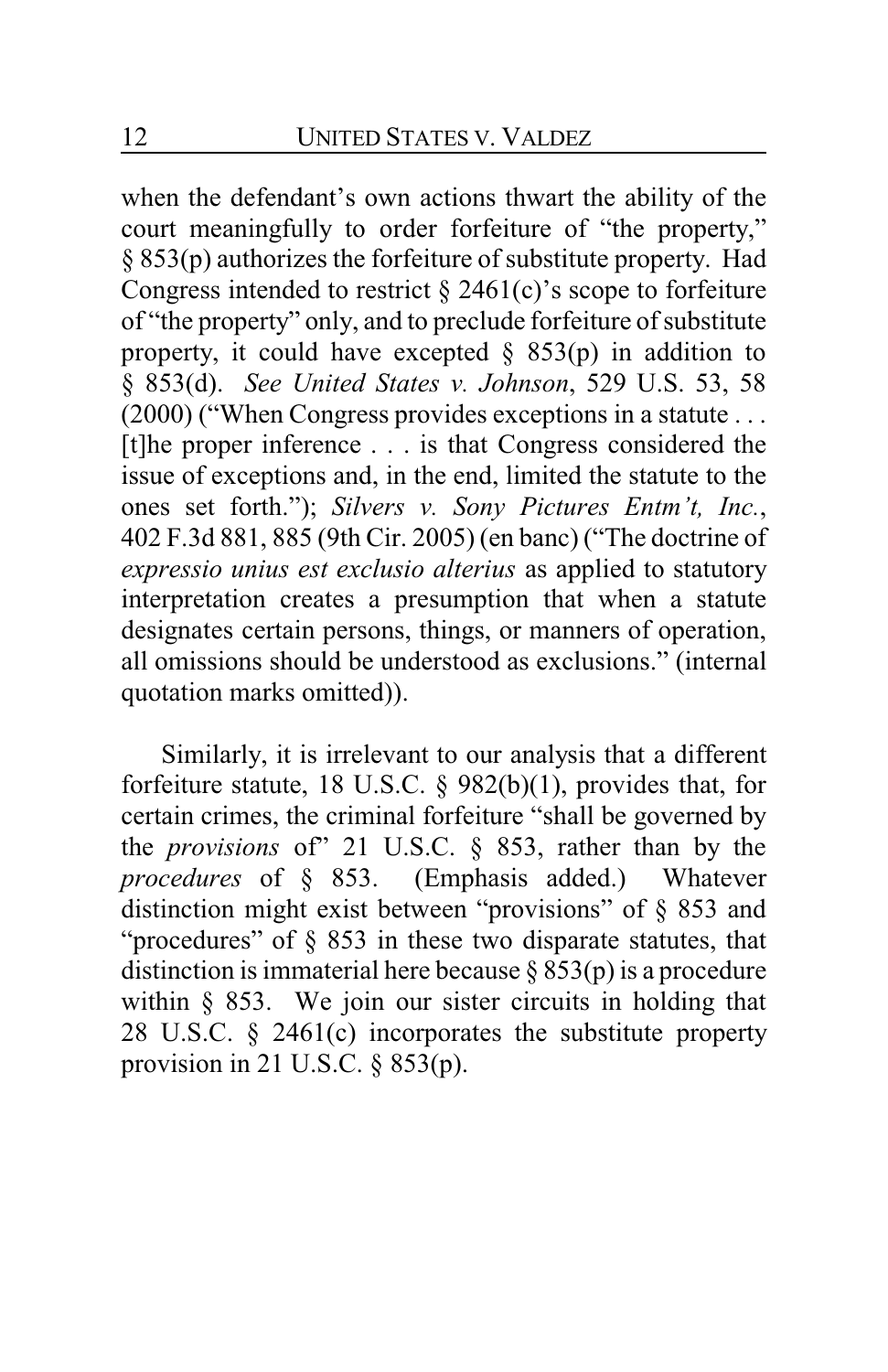C. *The district court properly ordered forfeiture of substitute property*.

Section 853(p) authorizes forfeiture of substitute property when, "as a result of any act or omission of the defendant," *id.*  $\S$  853(p)(1), the forfeitable property "has been transferred ... to ... a third party," *id.* §  $853(p)(1)(B)$ . Here, Defendant received money from her acquaintance, gave it to Ruiz for the purpose of purchasing ammunition, and accompanied Ruiz on her journey. Defendant and Ruiz then left the ammunition in the car and provided the car keys to a third party, knowing that someone would remove the ammunition from the car and attempt to transport it into Mexico. Those acts and omissions clearly caused the ammunition to be transferred to a third party. *Id.* Accordingly, the district court properly ordered Defendant to forfeit substitute property.

Defendant objects to that analysis on the ground that it omits a critical portion of the text of  $\S$  853(p)(1). In particular, Defendant quotes the following passage from  $§ 853(p)(1):$ 

> Paragraph (2) of this subsection [which authorizes the forfeiture of substitute property] shall apply, *if any property described in subsection (a)*, as a result of any act or omission of the defendant . . . (B) has been transferred or sold to, or deposited with, a third party[.]

(Emphasis added.) Defendant asserts that the ammunition here does not meet the definition of forfeitable property in § 853(a) and that, accordingly, the requirements of  $§ 853(p)(1)$  are not met.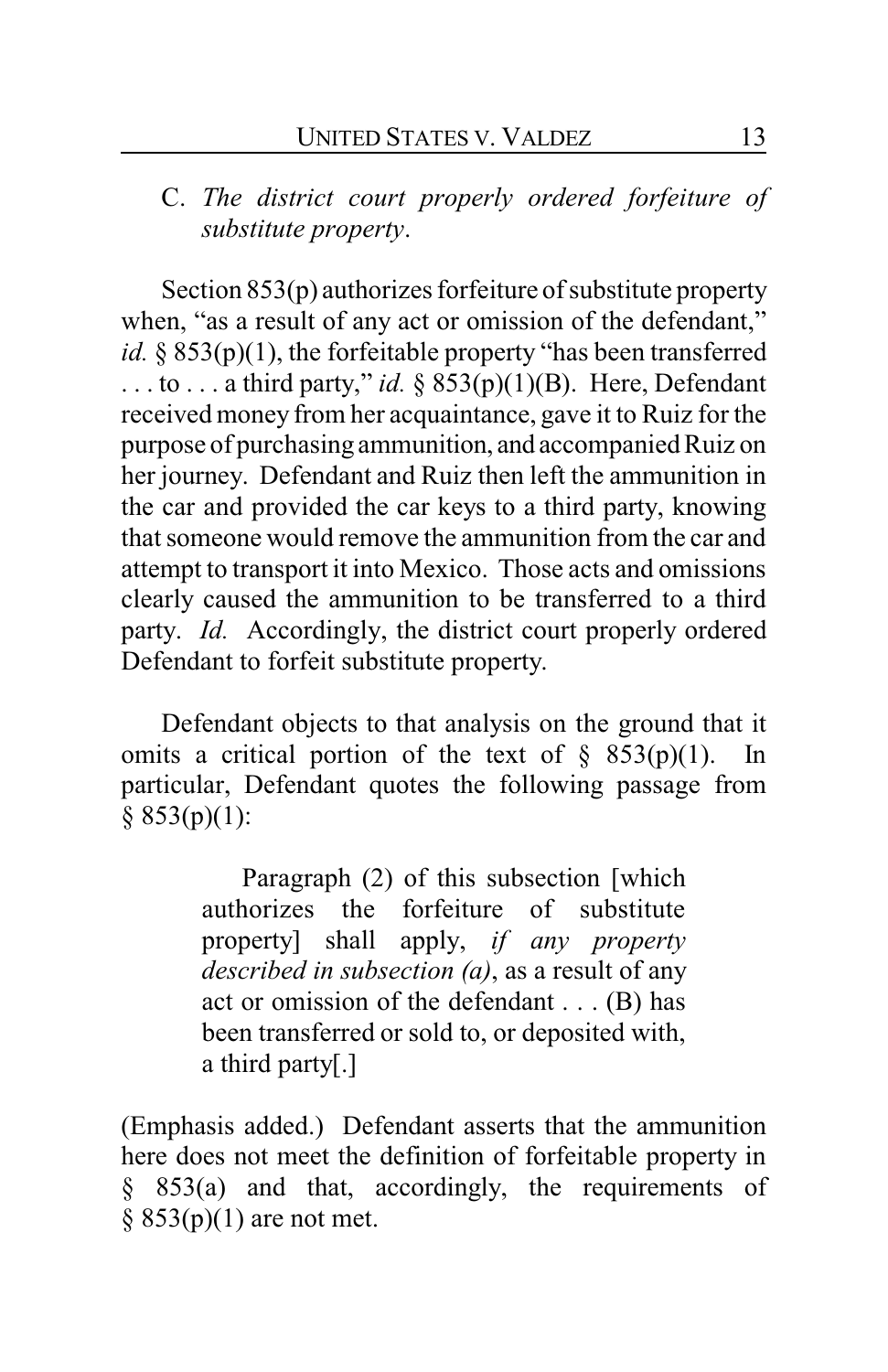Defendant misunderstands how the three relevant statutes work together. Section 924(d) describes the forfeitable property, and  $\S 2461(c)$  authorizes the use of the procedures of § 853 *with respect to the forfeitable property*. In a case governed by  $\S$  2461(c), Congress intended courts to apply  $\S$  853(p) and the other procedures of  $\S$  853 to the forfeitable property as defined elsewhere. Subsection 853(a) is plainly a substantive, not procedural, provision of § 853, because it describes the forfeitable property for certain drug crimes. As a substantive provision, it is not incorporated by  $\S$  2461(c). Accordingly, in a case governed by  $\S$  2461(c), courts must read the references in § 853's procedural provisions to "property described in subsection (a)" as referring to the forfeitable property as defined elsewhere. *See United States v. Bermudez*, 413 F.3d 304, 305–06 (2d Cir. 2005) (per curiam) (holding that  $\S$  853(p) applies with respect to forfeitable property as defined in  $\S$  982(a)(1) rather than § 853(a)).

We reject Defendant's argument that our interpretation is inequitable. In the course of her crime, Defendant caused ammunition to be transferred to a third party. Congress has determined that, in this circumstance, the government may seek the forfeiture of substitute property. Defendant complains that, had she been arrested *before* she caused the ammunition to be transferred, the government would have recovered the ammunition and would have had no ability to seek forfeiture of substitute property. She contends that Congress could not have intended this unfair result, which treats intermediary smugglers differently depending on when they are arrested. We see no inequity in treating persons differently depending on whether they cause contraband to remain in the hands of criminals. For those who cause that